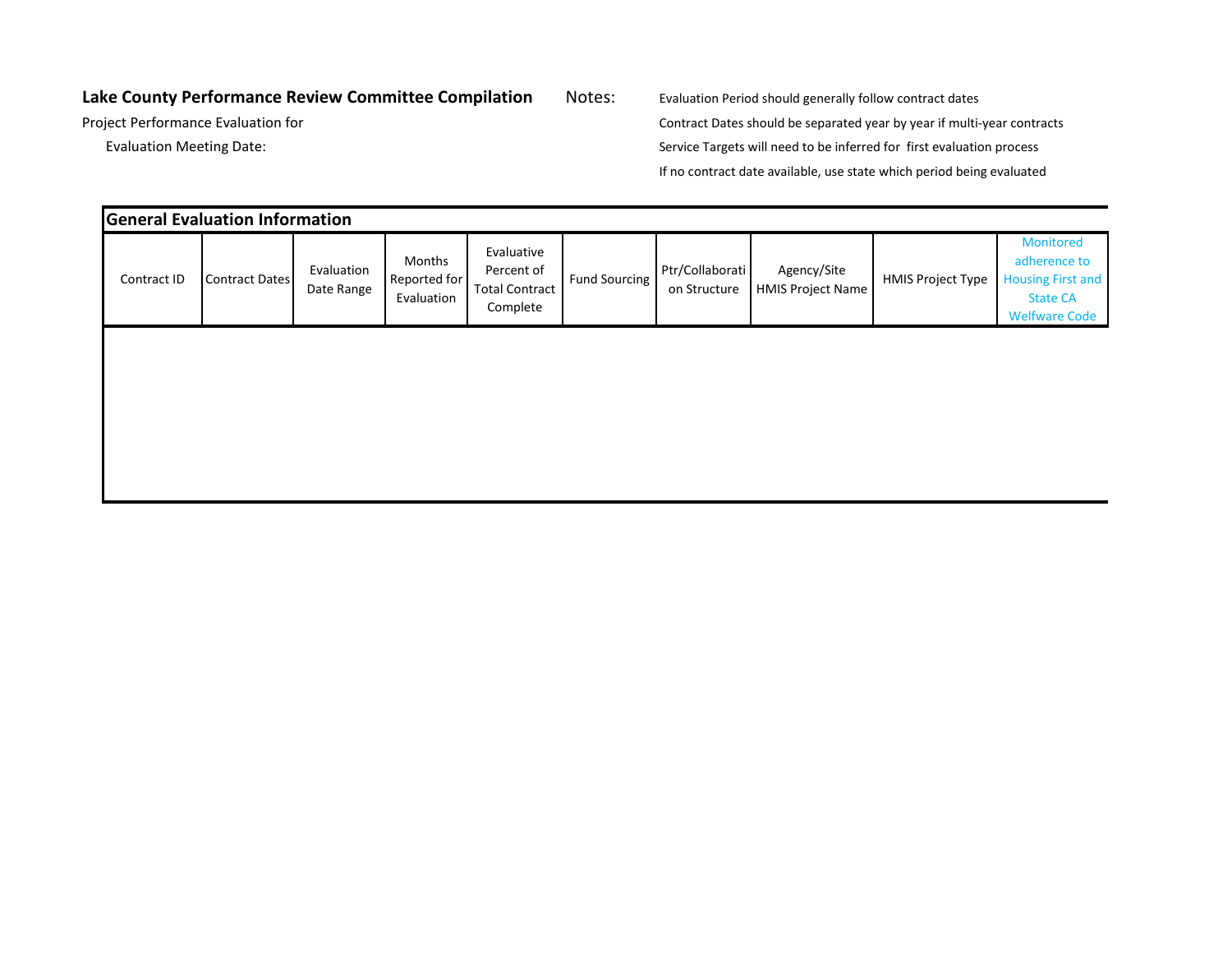| Client<br>Service Client Cost Total Clients<br>Bed<br>Direct<br>Total Award Administrati<br>MOU<br>Data Sources Used<br>Services/Activities Numbers/Slot<br>Served To<br>Subpop<br>Target<br>Target for<br>Service<br>Reviewed<br>Amount<br>ve<br>- 11<br>s (HIC)<br>calculated  <br>this<br>Date<br>Contract |
|---------------------------------------------------------------------------------------------------------------------------------------------------------------------------------------------------------------------------------------------------------------------------------------------------------------|
|                                                                                                                                                                                                                                                                                                               |
|                                                                                                                                                                                                                                                                                                               |
|                                                                                                                                                                                                                                                                                                               |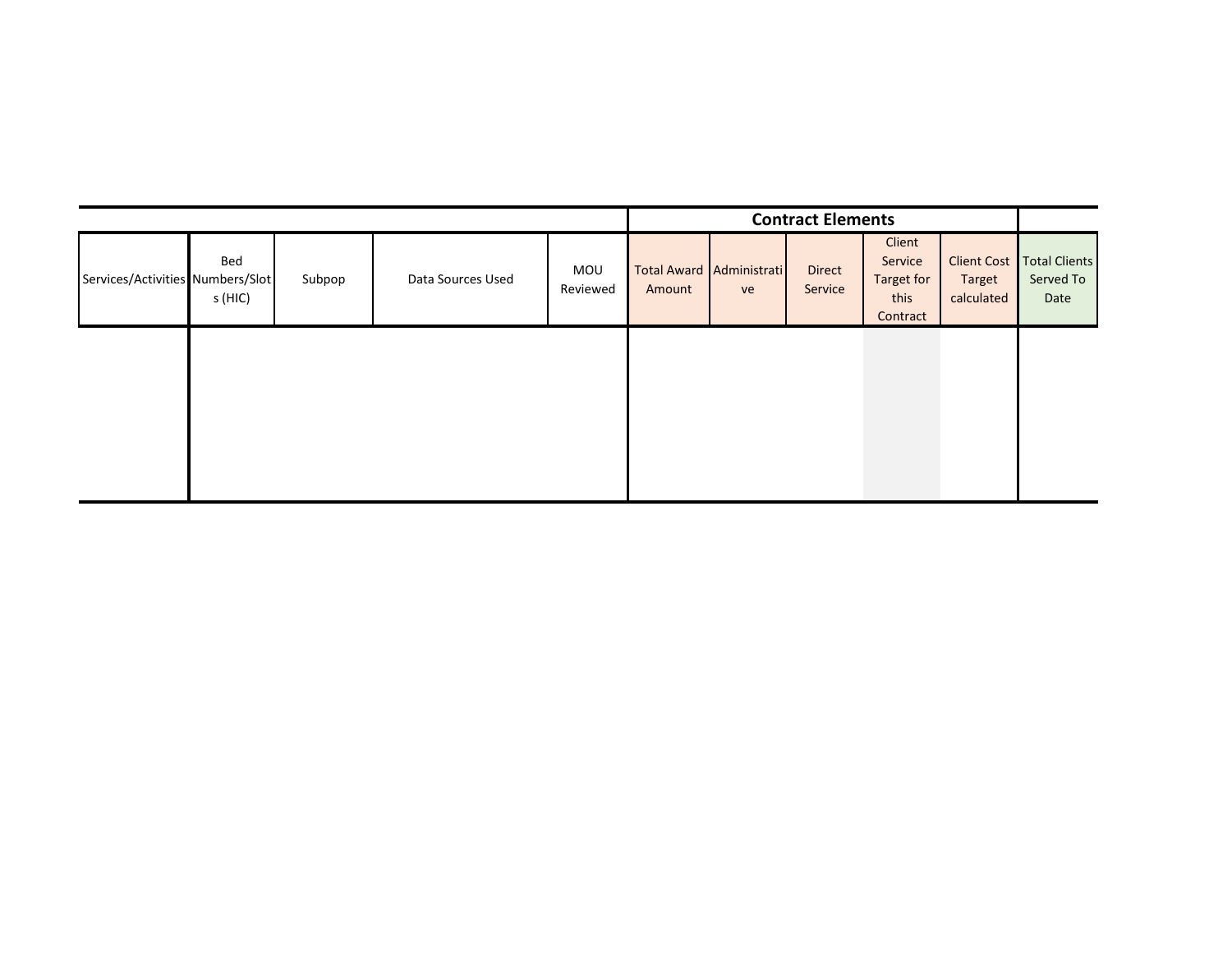| <b>Clients Served Elements (HUD elements)</b> |                                                     |                                                |                                     |                                                               |                                                          |                                           | <b>Local Contract Metrics</b> |                                              |                                       |                                 |
|-----------------------------------------------|-----------------------------------------------------|------------------------------------------------|-------------------------------------|---------------------------------------------------------------|----------------------------------------------------------|-------------------------------------------|-------------------------------|----------------------------------------------|---------------------------------------|---------------------------------|
| Unique<br>Enrollement<br>s (custom)           | Client<br>Service<br>Target<br>Percent (to<br>date) | Variance<br>on<br>Estimated<br>To Be<br>Served | Clients<br><b>Exited To</b><br>Date | Clients<br><b>Exited Perm</b><br><b>Destination</b><br>s(All) | Percent<br>Exited<br><b>During</b><br>Contract<br>Period | Percent<br>Exit to PH<br>Destination<br>S |                               | <b>Total TAY</b><br><b>Clients</b><br>Served | #<br>Household<br>without<br>Children | Ave<br><b>Household</b><br>Size |
|                                               |                                                     |                                                |                                     |                                                               |                                                          |                                           |                               |                                              |                                       |                                 |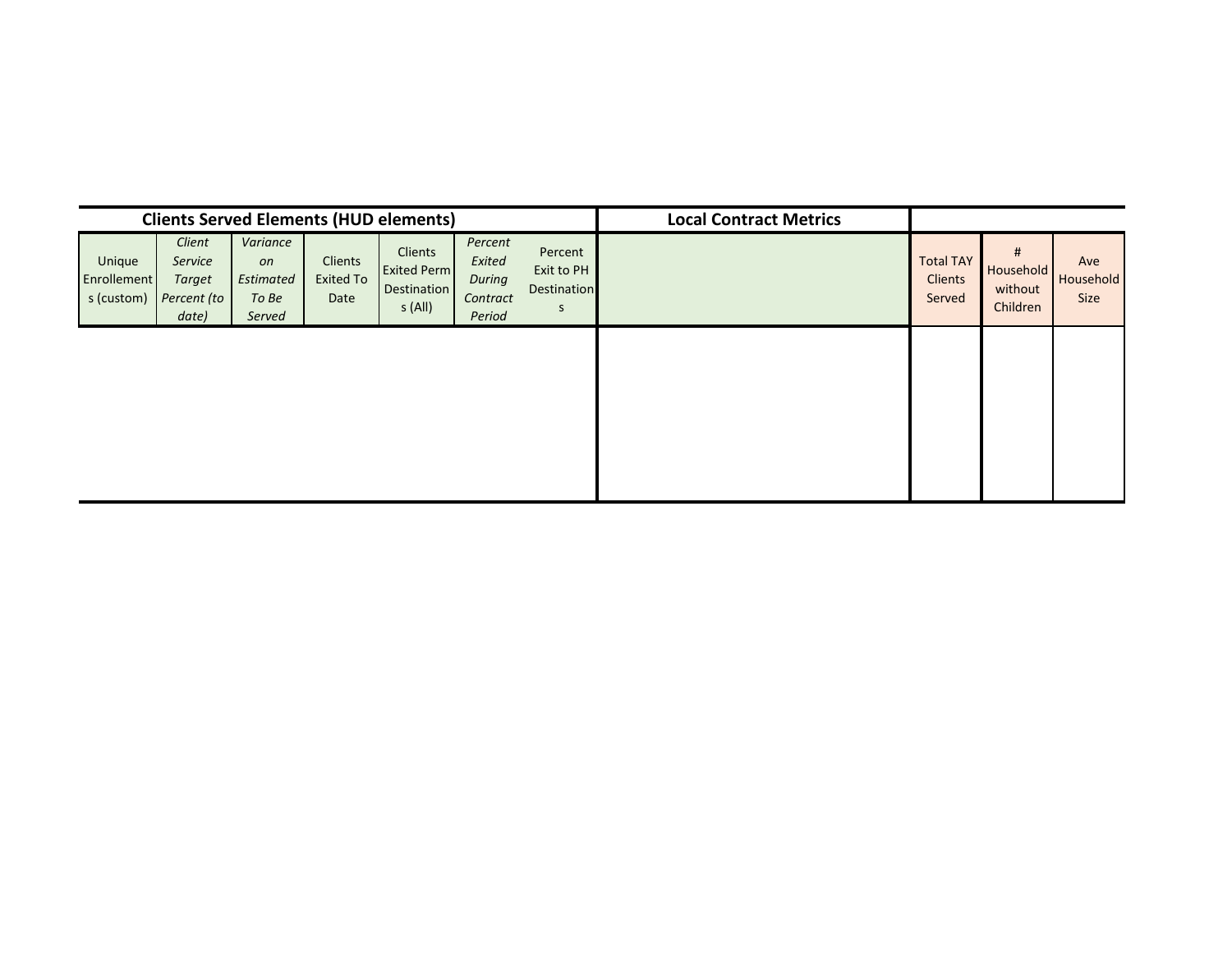| <b>Subpopulation Breakdowns</b>          |                                        |                                                          |                                 |                    |      |                                                           | <b>Benchmarking - Goals Checks</b> |                                             |                                 | <b>Costs &amp; Utilization Measures</b>     |                                |                                                               |  |
|------------------------------------------|----------------------------------------|----------------------------------------------------------|---------------------------------|--------------------|------|-----------------------------------------------------------|------------------------------------|---------------------------------------------|---------------------------------|---------------------------------------------|--------------------------------|---------------------------------------------------------------|--|
| Chronically<br><b>Homeless</b><br>Served | <b>Domestic</b><br>Violence<br>History | Domestic<br>Violence -<br>Currently<br>Fleeing<br>Served | <b>Adults over</b><br>62 Served | Veterans<br>Served | Race | <b>NAEH</b><br>(Manhatten<br>Project)<br>Benchmarkin<br>g | <b>HUD Program</b><br><b>Rules</b> | Progress<br>toward CoC<br>strategic<br>goal | Cost Per<br>Household<br>Served | Average<br>Length<br><b>Stayers</b><br>Q22b | Median<br>Length<br>Stayers22b | <b>Bed/Slot</b><br>Utilization<br>for the<br>period<br>(calc) |  |
|                                          |                                        |                                                          |                                 |                    |      |                                                           |                                    |                                             |                                 |                                             |                                |                                                               |  |